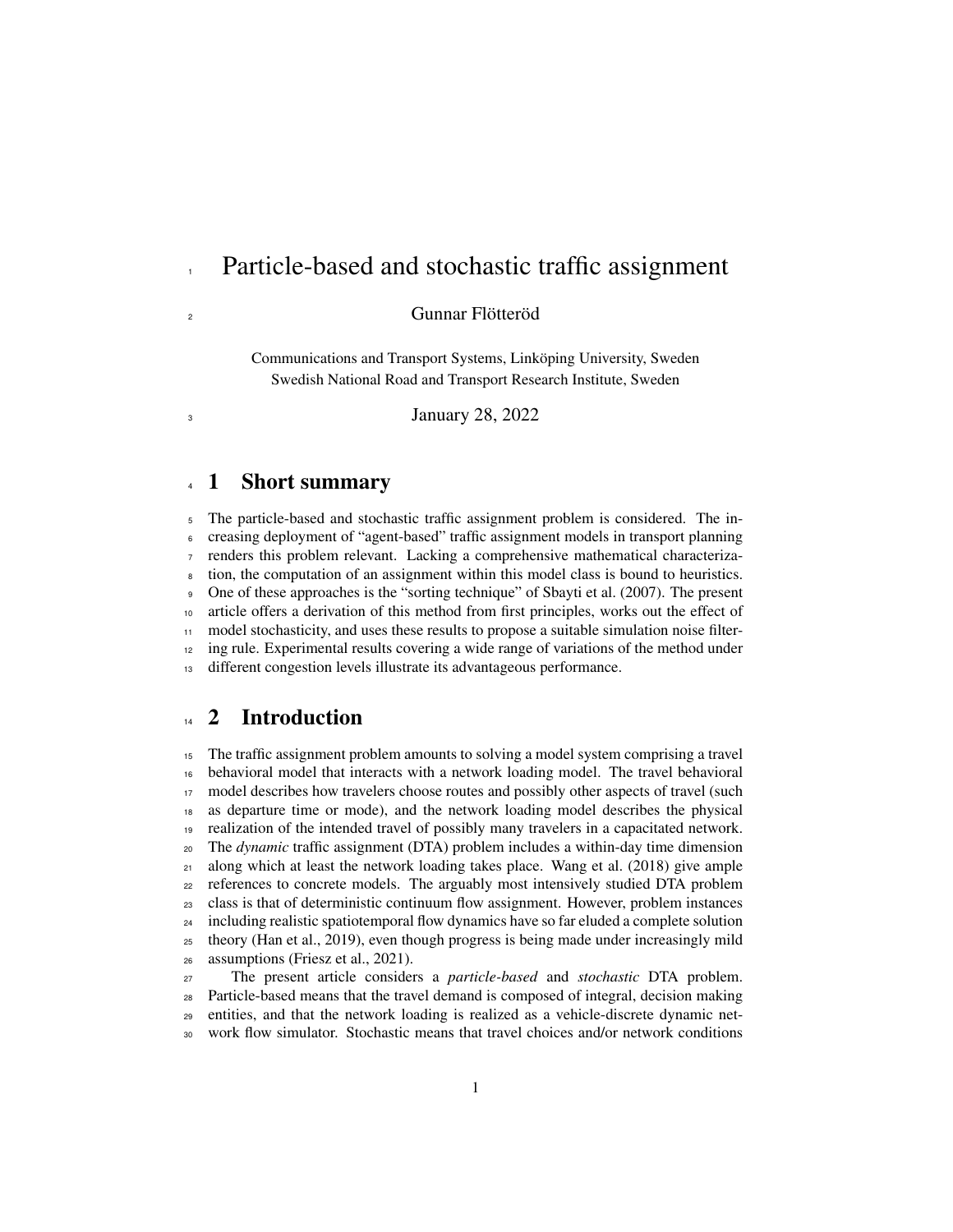31 are random variables. Due to the intricate interactions between travel choices and net- work flows, these distributions are in general not available in closed form; instead, the model system only allows to simulate realizations thereof. This setup is representative <sup>34</sup> for many modern "agent-based" traffic assignment simulators and hence of increasing practical relevance (Barcelo, 2010).

 The considered class of DTA simulators can be characterized as process-based: a scenario is composed of individual objects (travelers, vehicles, roads, ...), and the sce- nario is evaluated by computing the interactions of these objects according to model-<sup>39</sup> based process rules. The possibility to freely select these processes renders them highly versatile but also is the cause of their mathematical intractability. Different amounts of information may be attached to a particle, and different travel behavioral degrees of freedom may be considered.

 • When assigning time-dependent origin/destination matrices, each particle be- comes a trip maker (representing one trip in the matrix) that only is annotated with origin, destination and departure time. Travel behavior is represented in terms of a route, possibly a travel mode (car, public transport ...), and possibly a departure time.

 • When assigning a synthetic population (Farooq et al., 2013), each particle repre- sents a synthetic traveler that is annotated with socio-demographic information such as age, income or car ownership. Travel behavior is represented in terms of an all-day travel plan that comprises a sequence of trips (annotated with route, departure time, travel mode) connecting the traveler's activity locations.

 The following presentation considers the travel plan assignment of a synthetic pop- ulation. This means that every particle represents a traveler, and every travel plan represents the all-day travel (trip sequence) of that traveler. The route assignment of an origin/destination matrix is a special case thereof. In reasonable generality, a DTA simulation then functions according to Algorithm 1.

 The present work considers instances of Algorithm 1 where each traveler computes for each available plan a real-valued utility. The utility may depend on past network conditions (it may, for instance, include travel time as a result of network congestion), but given the traveler, the plan, and the past network conditions, utility is determinis- tically determined. The specification is compatible with arbitrary random utility plan choice models as long as the random utility terms are computed prior to the DTA <sup>64</sup> simulation and held constant throughout that simulation. This implies the behavioral assumption that unobserved preferences and attributes of the alternatives do not vary between assignment iterations.

 It is assumed that travelers aim to maximize expected utility, but it is not assumed that they dispose of an effective mechanism for doing so. It is assumed that the travel behavioral model computes every assignment iteration for every traveler in a new *can- didate* travel plan. The requirements on how this new plan is generated are very mild, they range from a random variation of the previous plan to a best response plan that would maximize the traveler's expected utility given that all other travelers retain their previously selected plans. Travelers want to switch to the candidate plan if this leads to an expected utility gain. Informally (this is made concrete below), if no traveler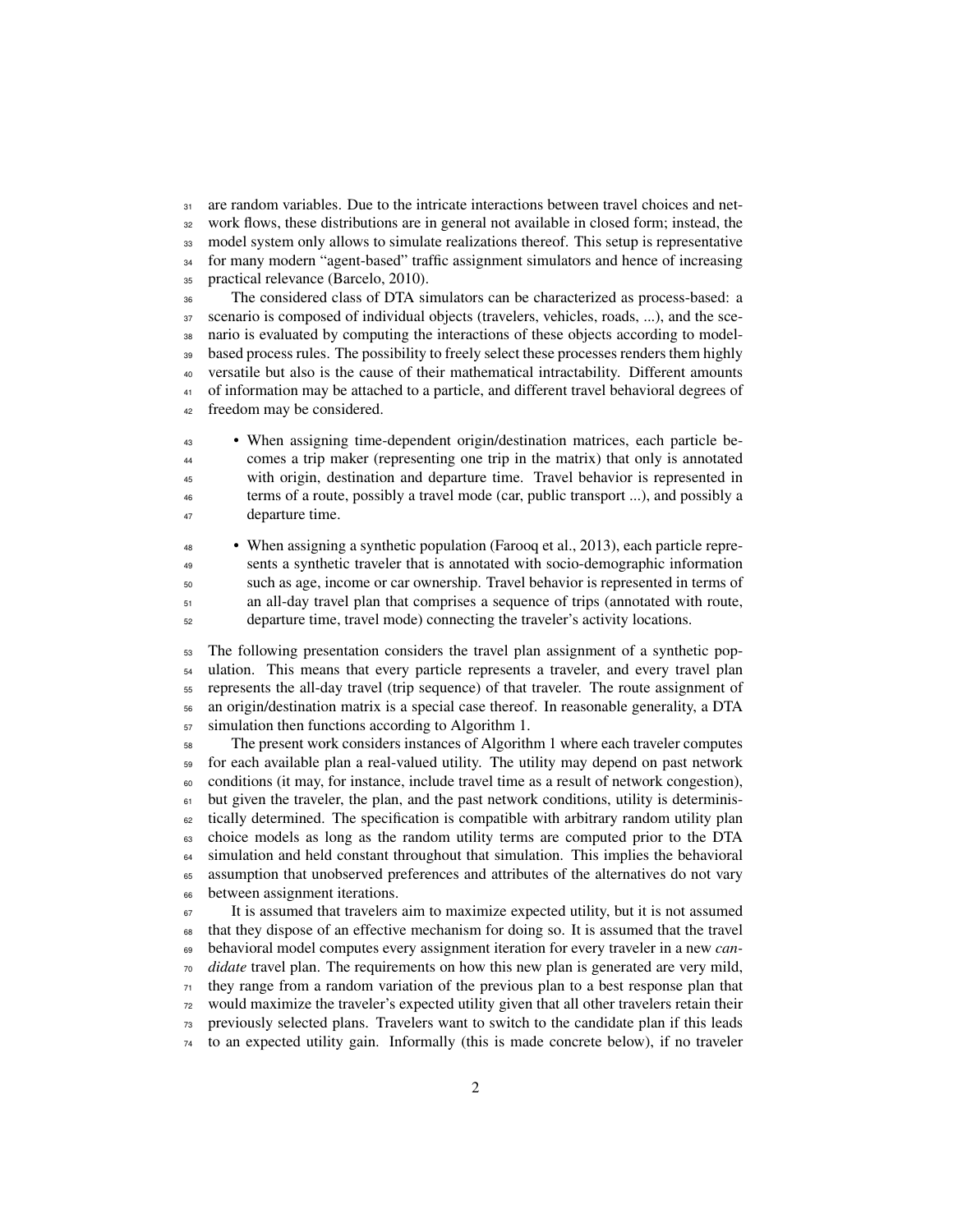#### Algorithm 1 Blueprint of a DTA simulation

- 1. Represent the scenario. This comprises the transport network and the travel demand. The network may be multi-modal. The travel demand is a collection of individual travelers.
- 2. Repeat the following process until a convergence criterion is satisfied (Nagel and Flötteröd, 2012).
	- (a) Every traveler chooses a travel plan. In a discrete choice framework, this step comprises both the possible update of a plan choice set and the choice of one plan from that set (Ben-Akiva and Lerman, 1985).
	- (b) All travelers are loaded onto the network. This means running a particlebased network flow simulator until all travelers have completed their daily travel. Traffic flow simulators come in many different guises (Barcelo, 2010).
	- (c) Every traveler processes the information gathered during the most recent network loading. This may be as simple as memorizing past travel times, possibly averaged over multiple past iterations (Cascetta, 1989).
- 3. Extract solution statistics of interest. If variability in the process ceases and a point solution is attained, only the last iteration is of interest. If the process is stochastic and attains stationarity, one may compute means and variances over many stationary iterations.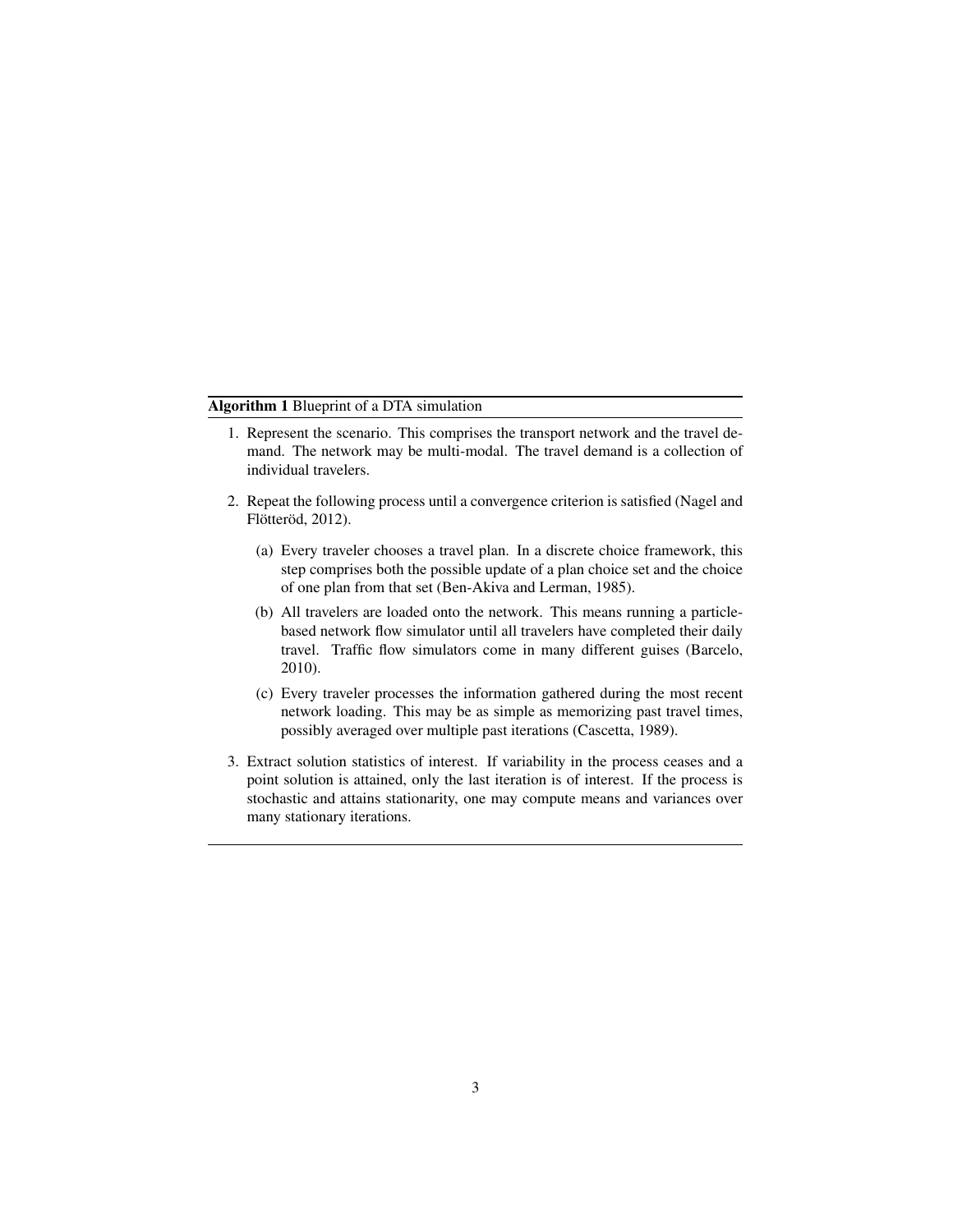<sup>75</sup> can increase expected utility by switching to the candidate plan, then the assignment <sup>76</sup> problem is considered solved.

<sup>77</sup> DTA simulation practice has frequently resorted to variations of the method of suc- $78$  cessive averages (MSA; Blum, 1954), which is well-known for guaranteeing conver-<sup>79</sup> gence when assigning certain classes of continuum flow models (Sheffi, 1985; Liu <sup>80</sup> et al., 2007). In the particle-discrete case, it can be used to control the replanning prob-81 ability per traveler or the total number of replanners per assignment iteration; in either <sup>82</sup> case the frequency of replanning falls with one over the assignment iteration number. <sup>83</sup> The studies of Levin et al. (2015) and Ameli et al. (2020) compare DTA assignment <sup>84</sup> techniques including a range of MSA variations. Both present evidence that assigning <sup>85</sup> i.i.d. replanning probabilities to each particle is inferior to the "sorting technique" of 86 Sbayti et al. (2007) that replans in every assignment iteration the (MSA-controlled) 87 share of particles with the highest expected utility improvement.

 Summing the expected utility improvement over all particles gives rise to a gap function that is strictly non-negative and attains a zero value at the model's solution point. Mahut et al. (2008) and Himpe and Tampère (2016) discuss gap functions that are applicable in dynamic and even particle-discrete settings. Lu et al. (2009) tackle the assignment problem of Sbayti et al. (2007) within this setting. Smith (1984) adopts a dynamical systems approach to the flow swapping process and minimizes a Lyapunov (gap) function. Mounce and Carey (2011) analyze further developments of this ap- proach. Most notable in the context of the present article is their interpretation of the projection method of Wu et al. (1998) as a path flow swapping rule that aims to dampen 97 oscillations between iterations of the assignment process.

#### <sup>98</sup> 3 Method

99 Consider a population of  $n = 1, \ldots, N$  travelers. Let  $\mathcal{X}_n$  be the set of all possible 100 travel plans available to traveler n, and let  $\mathcal{X} = \mathcal{X}_1 \times \ldots \times \mathcal{X}_N$  be the set of all 101 possible population travel plans. Denote by  $x_n \in \mathcal{X}_n$  a concrete travel plan of traveler 102 n and by  $x = [x_1, \ldots, x_N] \in \mathcal{X}$  the fixed-size string of all concrete travel plans in the 103 population. The Hamming distance  $d_H : \mathcal{X} \times \mathcal{X} \to \mathbb{N}_0$  between two population plans  $x, y \in \mathcal{X}$  is measured by counting the number of individuals with different plans in x  $x, y \in \mathcal{X}$  is measured by counting the number of individuals with different plans in x <sup>105</sup> and y:

$$
d_H(x, y) = \sum_{n=1}^{N} 1(x_n \neq y_n)
$$
 (1)

106 with  $1(\cdot)$  being the 0/1 indicator function. The population plans  $\mathcal X$  are hence a subset of a metric space.<sup>1</sup> 107

108 Let *Z* be the set of all possible network conditions and let  $Z(x) : \mathcal{X} \to \mathcal{Z}$  represent<br>109 the network conditions resulting from a (possibly stochastic) network loading of the the network conditions resutling from a (possibly stochastic) network loading of the

<sup>&</sup>lt;sup>1</sup>Extending the set of travel plans available to each agent to  $\mathcal{X}_* = \bigcup_n \mathcal{X}_n$ , a Hamming distance is defined over all size-N strings in  $\mathcal{X}_* \times \ldots \times \mathcal{X}_*$ . The fact that each individual traveler n only considers a subset  $X_n \subseteq X_*$  merely means that the distance function  $d_H$  exists over a larger domain ( $X_* \times \ldots \times X_*$ ) than what is considered here  $(\mathcal{X}_1 \times \ldots \times \mathcal{X}_N)$ .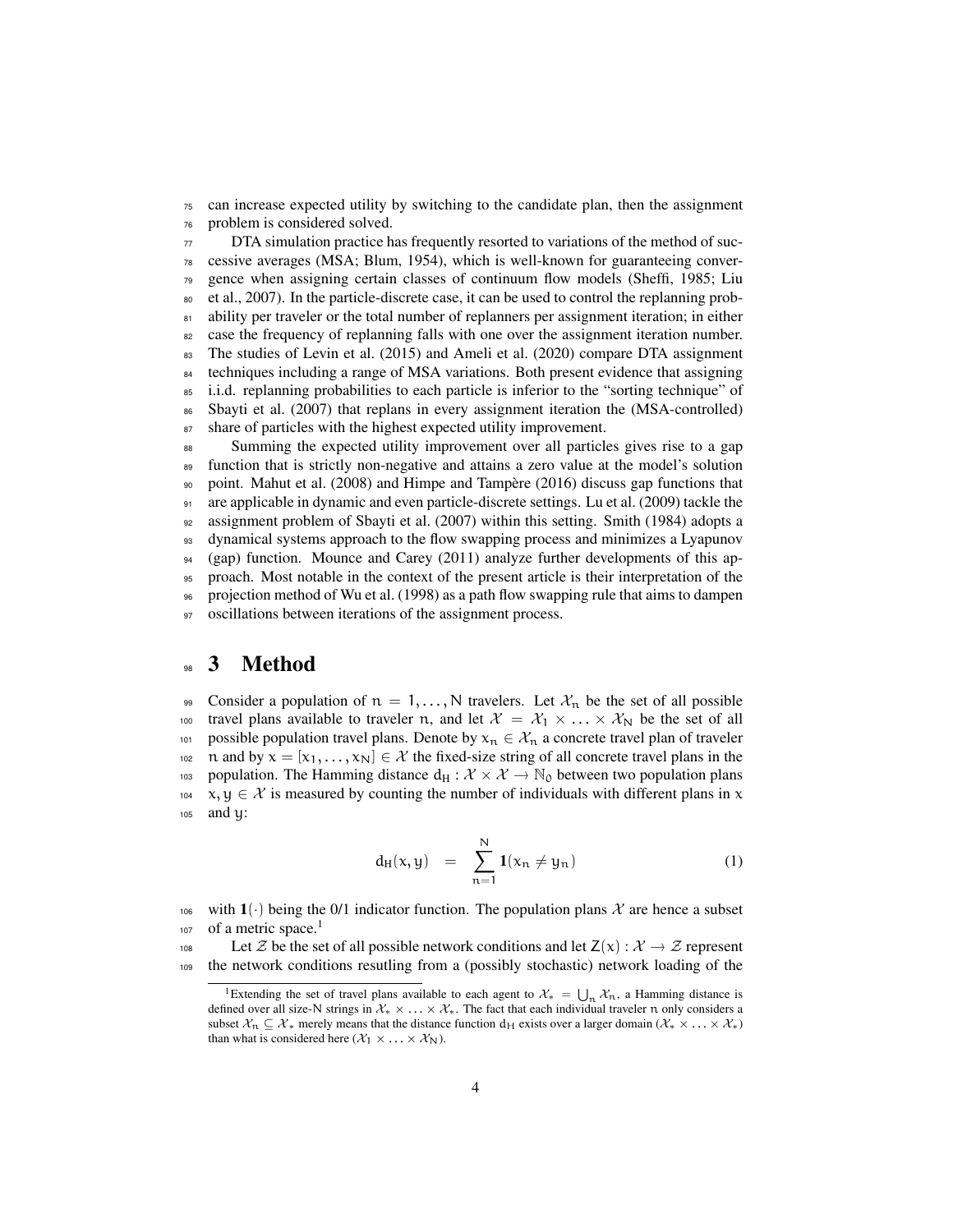110 population plans x onto the network. Let  $v_n(r_n, z) : \mathcal{X}_n \times \mathcal{Z} \to \mathbb{R}$  be the real-valued<br>111 utility receive by traveler n when executing travel plan  $r_n \in \mathcal{X}_n$  in fixed network utility receive by traveler n when executing travel plan  $r_n \in \mathcal{X}_n$  in fixed network <sup>112</sup> conditions z. Let

$$
\mathbf{u}_{n}(\mathbf{r}_{n},\mathbf{x})=\mathbf{E}_{Z(\mathbf{x})}\{\mathbf{v}_{n}(\mathbf{r}_{n},Z(\mathbf{x}))\}\tag{2}
$$

113 be the expected utility received by traveler n when executing the travel plan  $r_n$  over the  $114$  distribution  $Z(x)$  of network conditions that results from loading the population plans <sup>115</sup> x onto the network. Let

$$
u_n^*(x) = \max_{r_n \in \mathcal{X}_n} u_n(r_n, x) \tag{3}
$$

<sup>116</sup> be the largest expected utility individual n anticipates from unilaterally changing plans. 117 Given  $x \in \mathcal{X}$ , let  $x_{-n}$  denote x with  $x_n$  omitted, and let  $[r_n, x_{-n}] \in \mathcal{X}$  denote 118 the population plans that result from replacing  $x_n$  by  $r_n$  in the nth position of x and 119 leaving the reminder of x (i.e.  $x_{-n}$ ) unchanged.

120 **Assumption 1.** Let  $x = [x_n, x_{-n}]$  and  $y = [y_n, y_{-n}]$ . There exist real-valued con-121 *stants*  $C, D \ge 0$  *such that the expected utility function*  $u_n$  *has the following properties,* 122 *for all*  $n = 1, ..., N$  *and*  $x, y \in \mathcal{X}$ *:* 

$$
|u_n(x_n, x) - u_n(x_n, y)| \leq C d_H(x, y) \tag{4}
$$

$$
|u_n^*(x) - u_n^*(y)| \leq Dd_H(x, y) \tag{5}
$$

<sup>123</sup> *where* | *·* | *denotes the absolute value function.*

124 Assumption 1 resembles but deviates from that of Lipschitz continuity because  $d_H$ <sup>125</sup> only takes integer values. This integrality implies that Assumption 1 is not stronger <sup>126</sup> than assuming a finite value range of  $u_n$ : For  $x = y$ , both inequalities collaps into the expression  $0 \le 0$ . If at least one plan differs between x and y, one has  $d_H(x, y) \ge 1$ 128 meaning that a sufficient condition to satisfy  $(4)$ ,  $(5)$  is to replace their right-hand sides  $129$  by C resp. D, and then the existence of finite C, D is ensured by finite utility values <sup>130</sup> on the left-hand sides. – Assumption 1 encodes the intuition that reducing the change <sup>131</sup> in (population plans generating the) network conditions may also reduce the change in <sup>132</sup> the expected utility of given plans, cf. (4), and of the utilities resulting from optimal <sup>133</sup> reactions to the network conditions, cf. (5). <sup>134</sup> Let

$$
g_n(r_n, x) = u_n(r_n, x) - u_n(x_n, x) \tag{6}
$$

135 be the utility gain expected by traveler n from switching from plan  $x_n$  to plan  $r_n$  given that all other travelers keep their plans. The individual best-response gap  $g_n^*(x): \mathcal{X} \to \mathbb{R}$ <sup>137</sup> R and the population best-response gap  $g^*(x) : \mathcal{X} \to \mathbb{R}$  are defined through

$$
g_n^*(x) = u_n^*(x) - u_n(x_n, x) \tag{7}
$$

$$
g^*(x) = \sum_{n} g_n^*(x). \tag{8}
$$

<sup>138</sup>  $g_n^*(x)$  measures the maximum expected utility gain that traveler n anticipates to <sup>139</sup> achieve by unilaterally changing its travel plan.  $g^*(x)$  is the corresponding popula-<sup>140</sup> tion sum.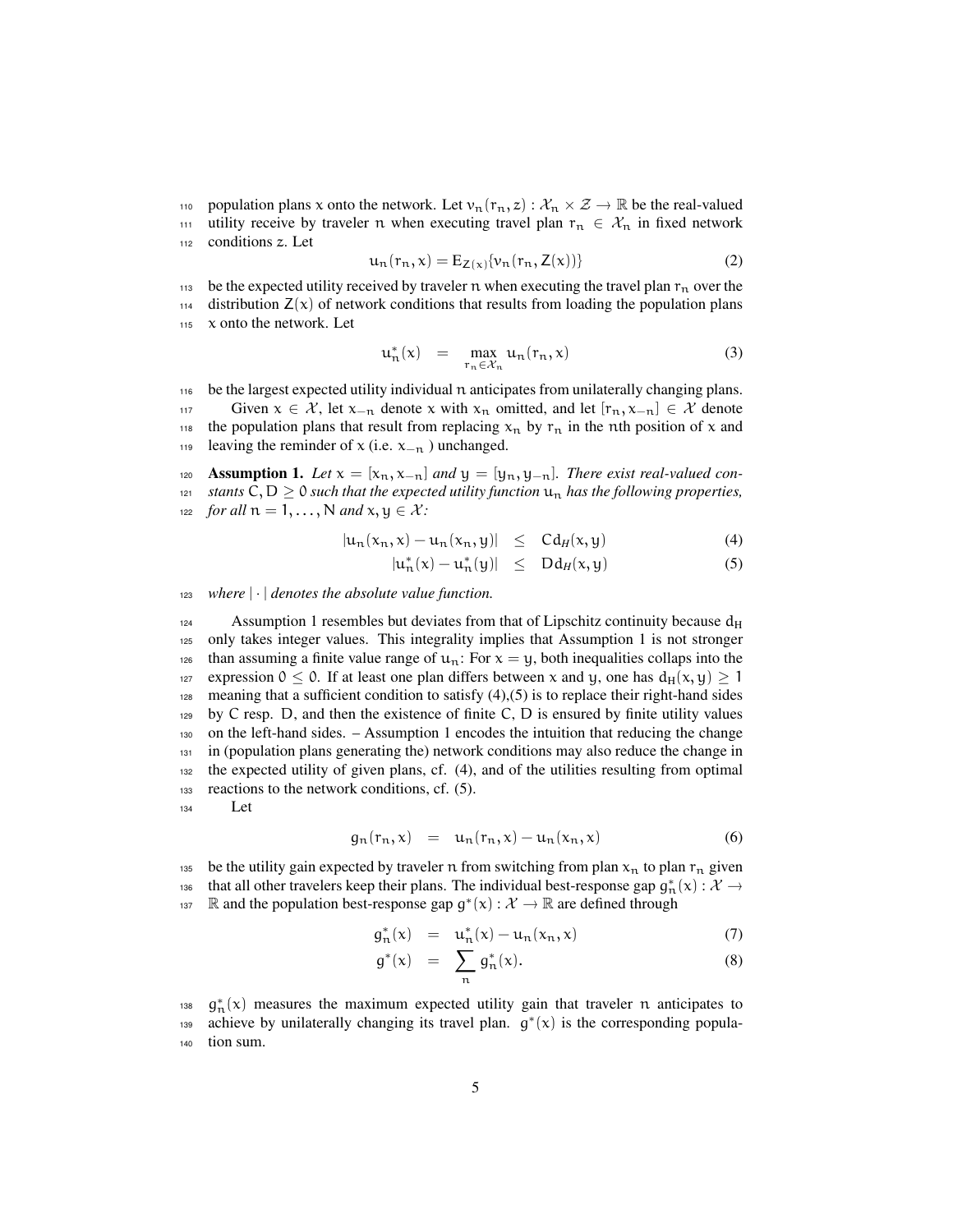

Figure 1: Stochastic process assignment

Definition 1. *The population plans* x *∗∗* <sup>141</sup> *∈ X exactly solve the traffic assignment prob-*<sup>142</sup> *lem if the resulting population best response gap is zero:*

$$
g^*(x^{**}) = 0. \tag{9}
$$

 This means that no traveler anticipates an improvement of its expected utility from unilateraly switching to a different travel plan. The existence of such a solution depends on the concrete modeling assumptions encoded in the simulator. For broad applicabil- ity, and to bypass the need to validate the existence of a solution in in the sense of Definition 1, the following, weaker formulation is adopted.

*na* **Definition 2.** The population plans  $x^*$  optimally approximate a solution to the traffic <sup>149</sup> *assignment problem if the resulting expected population best response gap is minimal:*

$$
g^*(x^*) = \min_{x \in \mathcal{X}} g^*(x). \tag{10}
$$

<sup>150</sup> Since g<sup>\*</sup> is non-negative and attains zero at exact solutions, this gap minimization recovers exact solutions if they exist. An operational problem formuation is subse- quently constructed that aims to minimize the expected population best response gap in the sense of Definition 2. From Assumption 1 follows

$$
|g_n^*([x_n, x_{-n}]) - g_n^*([x_n, y_{-n}])| \le (C+D) d_H(x_{-n}, y_{-n}), \qquad (11)
$$

<sup>154</sup> which implies

g

$$
J_n^*([x_n, x_{-n}]) \leq g_n^*([x_n, y_{-n}]) + (C+D)d_H(x_{-n}, y_{-n}). \tag{12}
$$

<sup>155</sup> The iterative traffic assignment process may now be considered as a time-156 inhomogeneous Markov chain with state space  $\mathcal X$  and discrete time index k, cf. Fig-<sup>157</sup> ure 1: Given the population plans  $x^{(k)}$  in assignment iteration k, a (possibly stochastic) 158 network loading yields the realized network conditions  $z^{(k)}$ . The new population plans  $x^{(k+1)}$  result from a subsequently detailed two-stage procedure of (i) receiving new <sup>160</sup> candidate plans  $r^{(k)} = (r_n^{(k)})$  for all travelers and (ii) deciding based on binary indica-<sup>161</sup> tor variables  $\lambda^{(k)} = (\lambda_n^{(k)})$  which of the new plans to take over into  $x^{(k+1)}$ .

Specifically, letting  $r_n^{(k)} \in \mathcal{X}_n$  be a new plan computed by traveler n in iteration k, the following mechanism for generating  $x^{(k+1)} = (x_n^{(k+1)})$  is postulated:

$$
x_n^{(k+1)} = \begin{cases} r_n^{(k)} & \text{if } \lambda_n^{(k)} = 1 \\ x_n^{(k)} & \text{if } \lambda_n^{(k)} = 0 \end{cases}
$$
(13)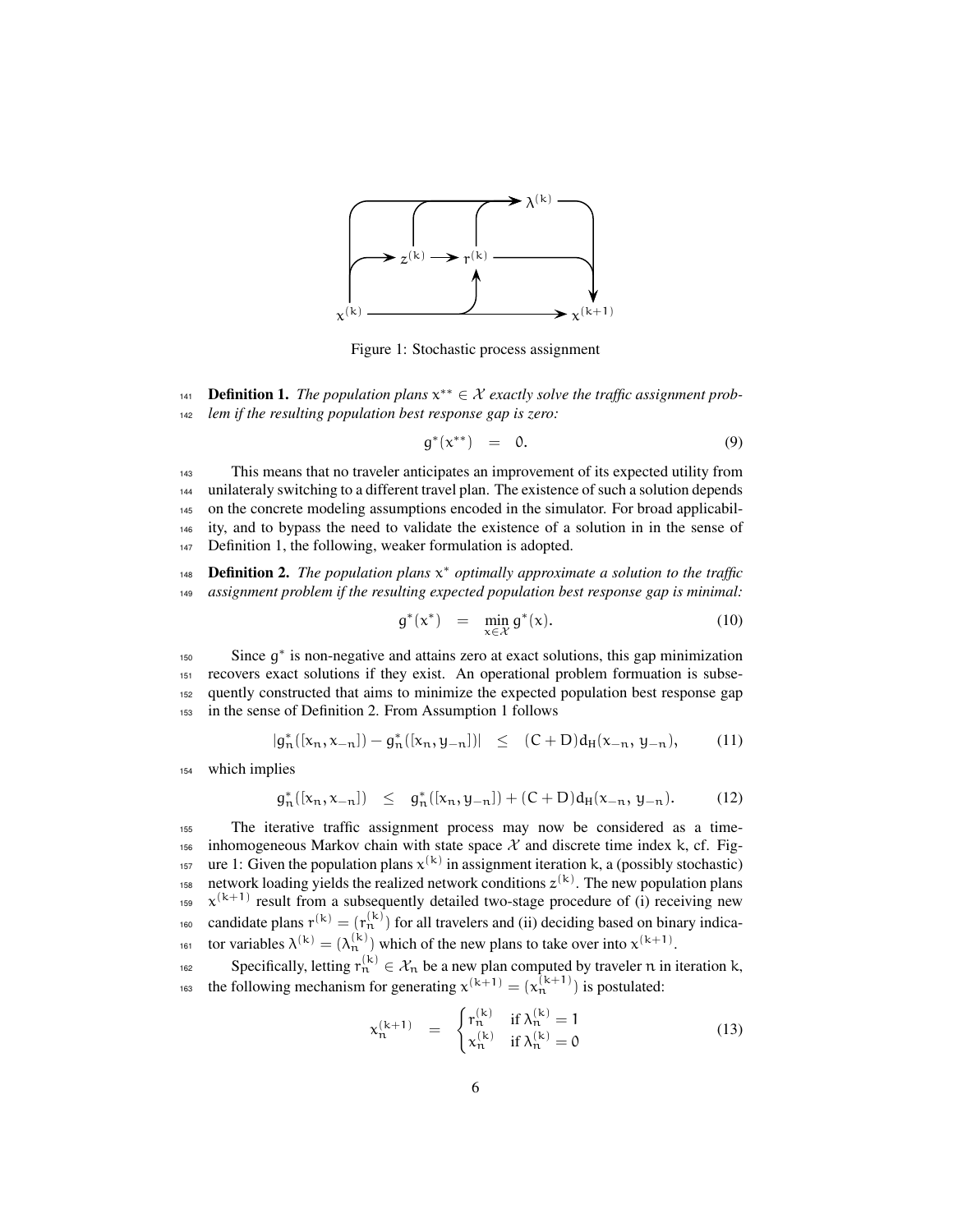<sup>164</sup> with the replanning indicator  $\lambda_n^{(k)} \in \{0, 1\}$ . This means that traveler n keeps the old <sup>165</sup> plan  $x_n^{(k)}$  if  $\lambda_n^{(k)} = 0$  and otherwise switches to  $r_n^{(k)}$ . Inserting (6) and (13) into (12) <sup>166</sup> yields

$$
g^*(x^{(k+1)}) \ \leq \ - \sum_n \lambda_n^{(k)} g_n(r_n^{(k)}, x^{(k)}) + (C+D)(N-1) \sum_n \lambda_n^{(k)} + g^*(x^{(k)}).
$$
\n(14)

<sup>167</sup> The subsequently pursued assignment logic aims, in every iteration k of the assignment <sup>168</sup> process, to select replanning indicators that minimize the upcoming iteration's gap <sup>169</sup> g<sup>\*</sup>( $x^{(k+1)}$ ), i.e. the left-hand side of (14). Since g<sup>\*</sup>( $x^{(k+1)}$ ) is not yet known in  $170$  iteration k, the approach is to reduce the right-hand-side of (14), which constitutes an <sup>171</sup> upper bound on  $g^*(x^{(k+1)})$ .

omitting the respect to the replanning indicators constant term  $g^*(x^{(k)})$ , a 173 weighted sum of two terms remains on the right-hand side:

<sup>174</sup> •  $\sum_{n} \lambda_n^{(k)} g_n(r_n^{(k)}, x^{(k)})$  represents the expected utility gains of all plan-switching <sup>175</sup> travelers. Its negative sign in (14) means that minimizing the right-hand side <sup>176</sup> encourages replanning.

 $\sum_{n} \lambda_n^{(k)}$  is the total number of replanners. It is weighted with  $(C + D)(N - 1)$ 178 and acts in (14) as a penalty term that discourages plan switching.

 The parameters C and D are unknown. When estimating them, Assumption 1 is satis- fied as long as they are chosen sufficiently large. However, functioning as a replanning penalty weight, setting them to arbitrarily large values could impede all replanning. One may hence opt for gradually increasing estimators C and D over the assignment iterations k, expecting this to eventually reach values that comply with (4) while still allowing for replanning.

<sup>185</sup> Observing that the only effect of increasing C and D is to reduce the number of <sup>186</sup> replanners, this effect can just as well be achieved by explicitly limiting that number. <sup>187</sup> This leads to the following formulation:

$$
\min_{\lambda^{(k)} \in \{0,1\}^N} \quad -\sum_{n} \lambda_n^{(k)} g_n(r_n^{(k)}, x^{(k)})
$$
\n
$$
\text{s.t.} \quad \sum_{n} \lambda_n^{(k)} \le \Delta^{(k)} \tag{15}
$$

188 with  $\Delta^{(k)}$  the maximum allowed number of replanners in assignment iteration k.

 The problem (15) is solved by (i) sorting all travelers according to their expected <sup>190</sup> gain  $g_n(r_n^{(k)}, x^{(k)})$  and (ii) letting the  $\Delta^{(k)}$  travelers with the largest (positive) gains replan. This logic coincides (apart from using the expected gap instead of a realization thereof) with the "sorting technique" of Sbayti et al. (2007). Beyond this, it has been derived from mild and operational mathematical assumptions.

<sup>194</sup> Given the unavailability of closed-form distributional information, a numerical ap-<sup>195</sup> proximation of the expected value  $g_n(r_n^{(k)}, x^{(k)})$  in (15) is needed. With  $z^{(k-r)}$  a re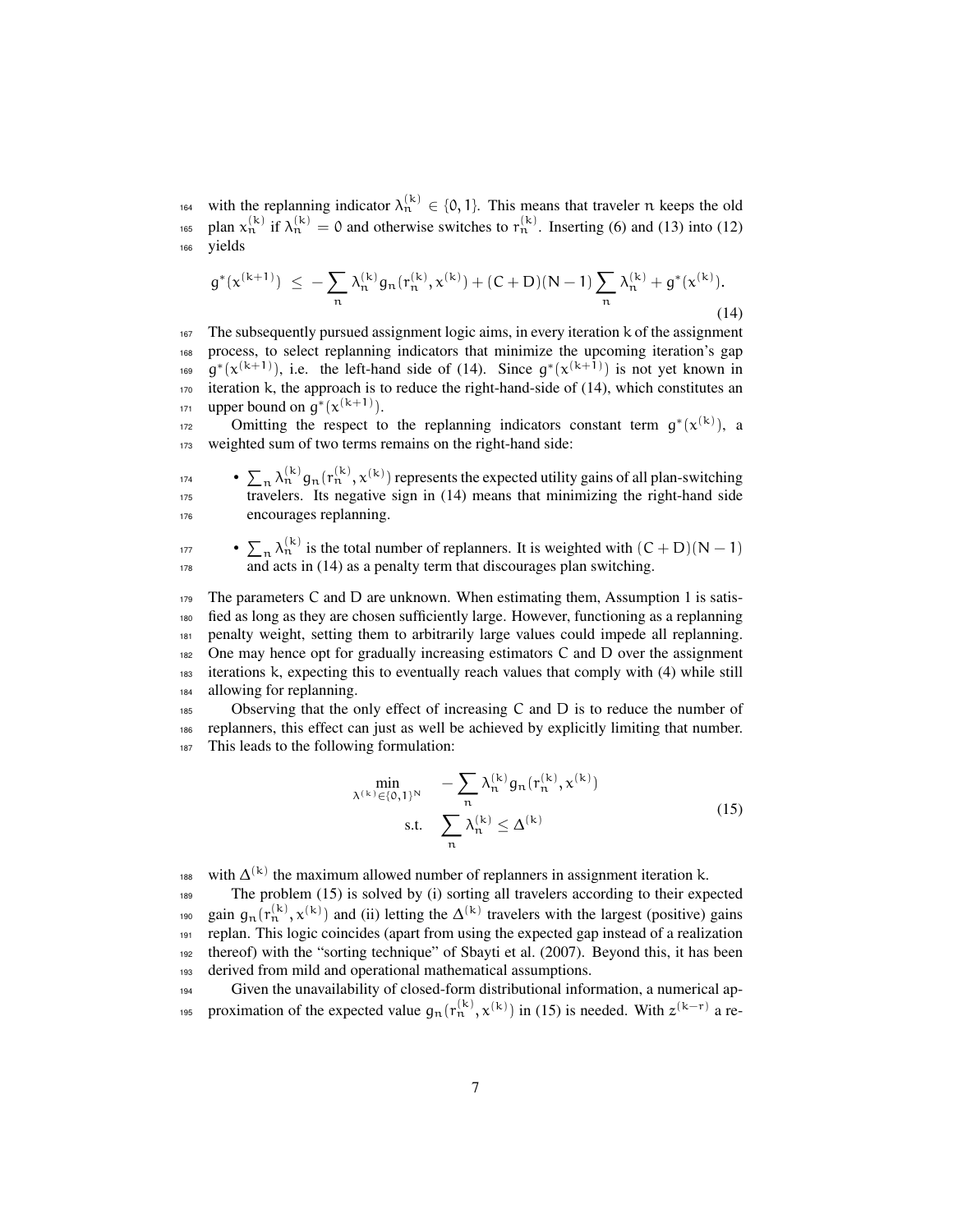196 alization of  $Z(x^{(k-r)})$  and  $\mathcal{R} = \{0, ..., R-1\}$ , the following estimator is constructed:

$$
\hat{u}_n(r_n, x; \mu, \mathcal{R}) = \sum_{r \in \mathcal{R}} \frac{\exp\left(-\mu d_H(x, x^{(k-r)})\right)}{\sum_{s \in \mathcal{R}} \exp\left(-\mu d_H(x, x^{(k-s)})\right)} \nu_n(r_n, z^{(k-r)}) \tag{16}
$$

$$
\hat{g}_n(r_n, x; \mu, \mathcal{R}) = \hat{u}_n(r_n, x; \mu, \mathcal{R}) - \hat{u}_n(x_n, x; \mu, \mathcal{R}). \tag{17}
$$

197 This is a weighted sum of utility functions  $v_n$ , with the weights decaying exponentially <sup>198</sup> with the distance between the population plans having generated the previous network <sup>199</sup> condition realization (i.e.  $x^{(k-r)}$  having generated  $z^{(k-r)}$ ) and those plans for which 200 an expectation is to be approximated (i.e. x). The function  $\hat{q}_n(r_n, x)$  is a Kernel 201 smoother over *X* that additionally is parameterized by  $r_n \in \mathcal{X}_n$ .

202 The parameter  $\mu^{(k)}$  is estimated in every assignment iteration k as follows:

$$
\mu^{(k)} = \arg \min_{\mu \ge 0} \sum_{n=0}^{N-1} \sum_{r \in \mathcal{R}} \left( \nu_n(r_n^{(k-r)}, z^{(k-r)}) - \nu_n(x_n^{(k-r)}, z^{(k-r)}) \dots \right. \\
\left. - \hat{g}_n(x_n^{(k-r)}, x^{(k-r)}; \mu, \mathcal{R} \backslash \{r\}) \right)^2.
$$
\n(18)

203 Noting that  $v_n(r_n^{(k-r)}, z^{(k-r)}) - v_n(x_n^{(k-r)}, z^{(k-r)})$  is the realization of a random 204 variable with expectation  $g_n(r_n^{(k-r)}, x^{(k-r)})$ , this identifies a  $\mu^{(k)}$  value that, on aver-205 age over all travelers n and past iterations  $k - r$ , reproduces this expectation as closely as possible. This is a leave-one-out estimator. $<sup>2</sup>$ </sup> 206

#### <sup>207</sup> 4 Results and discussion

 The above method development is the main result of this article. The present section experimentally illustrates this result. As a case study, the Greater Stockholm region in Sweden is considered. Figures 2(a) and (b) display the network. Only car traffic is considered; a 24-hour dynamic network loading is computed by a queueing simulation that approximates a particle-discrete kinematic wave model. The conflict resolution logic of its intersection model is stochastic. Travel behavioral degrees of freedom are route and departure time choice. Proposal routes are generated by computing time- dependent shortest paths against the previous assignment iteration; proposal departure times are generated by random variations.

<sup>217</sup> We adopt from the recent study of Ameli et al. (2020) the following methods, which <sup>218</sup> are applicable in the considered, particle based setting:

 $219$  I.i.d. Given a replanning rate λ, each particle independently switches to its proposal  $220$  plan with identical probability λ.

 $_{221}$  Gap-prop. Each particle computes the ratio of its current gap (i.e. expected cost re-<sup>222</sup> duction) over the current cost (negative utility) of travel, multiplies this ratio

<sup>&</sup>lt;sup>2</sup>If one evaluated $\hat{g}_n(x_n^{(k-r)}, x^{(k-r)}; \mu, \mathcal{R}\backslash\{r\})$  based on all past realizations  $\mathcal{R}$ , i.e. without excluding the lag r, then trivial solution  $\mu = \infty$  would yield a zero objective function in (18) but not yield any smoothing over the simulation noise.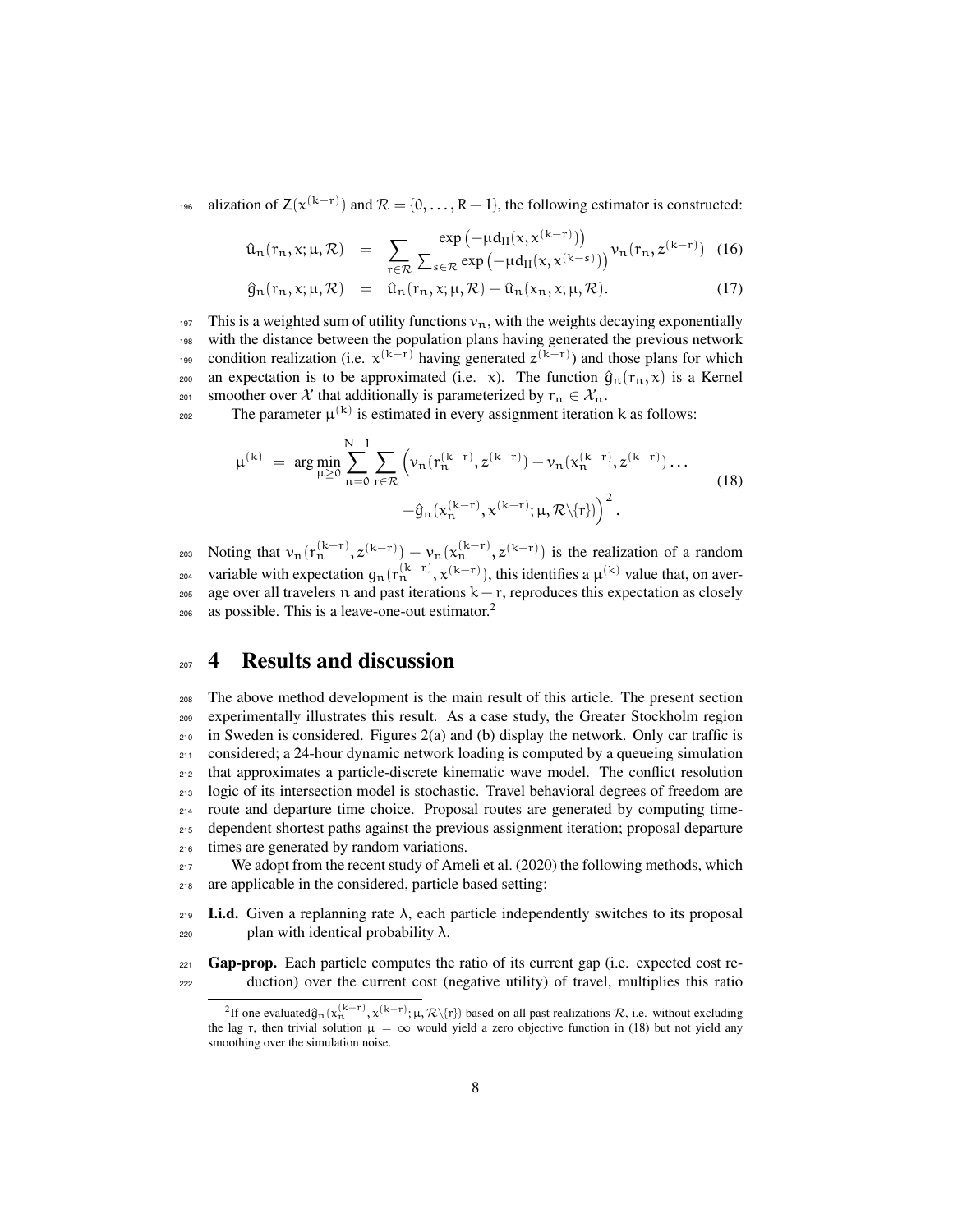

Figure 2: Stockholm network

 with the replanning rate λ, and uses the resulting number as the probability of switching to its proposal plan.

 Sbayti(mem) The proposed adaptation of Sbayti et al. (2007)'s algorithm, with "mem" representing the memory variable R that defines over how many aver-aging iterations the expected gap is approximated.

 These methods are organized in the columns of Figure 3. All algorithms are evaluated for three different congestion levels: *low*, *medium* (the result of an approximate model calibration), and *high*. The congestion levels are organized in the rows of the following figures. All combinations of algorithms and congestion levels are evaluated for two  $_{232}$  different replanning rate schedules: *MSA* ( $\lambda$  falls with one over the iteration number) and *sqrt* (λ falls with one over the square root of the iteration number). A discussion of the *exp* schedule is omitted due to space restrictions. The schedules are differentiated by color coding. The following trends can be observed: Not surprisingly, gap levels increase with congestion levels. The *MSA* step size rule performs systematically unfa- vorably compared to the *sqrt* rule. *Sbayti* reaches lower gaps than *I.i.d.* and *Gap-prop*. Increasing the *Sbayti* memory from 1 to 10 iterations yields a clear improvement, but going beyond that and using a memory of 20 iterations has no clear advantage.

### 5 Conclusion

 An exact treatment of the particle-based and stochastic traffic assignment problem is, without simplifying assumptions that would no longer cover existing simulator imple- mentations, unavailable. Still, the increasing use of simulators in transport planning calls for further analysis. Given the wide spectrum of possible simulators, such an analysis can only be based on general, broad and hence rather simple assumptions. The present article delivers such an analysis for the widely used "sorting technique" of Sbayti et al. (2007) and demonstrates how such an analysis can support further al-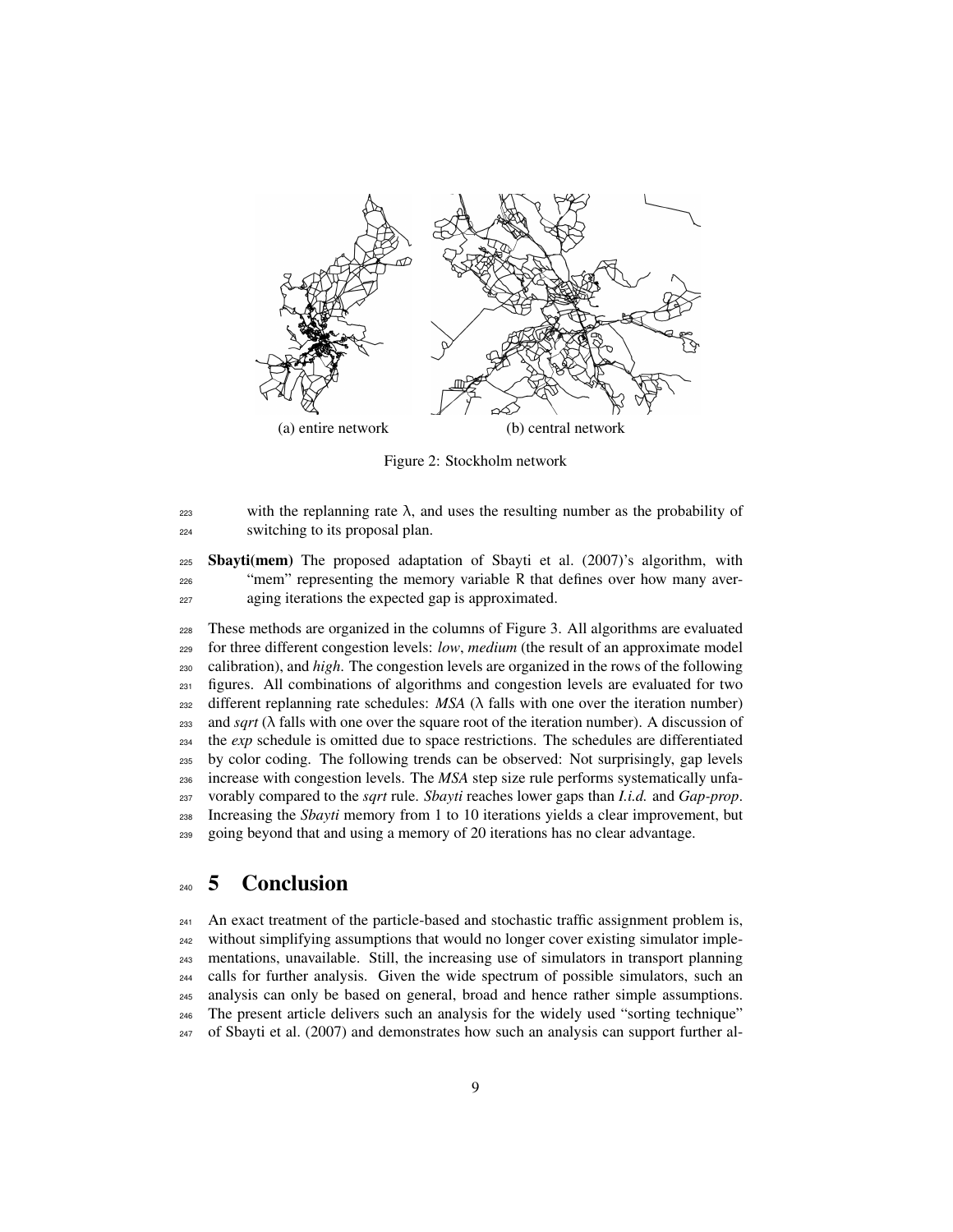

Figure 3: Gap over assignment iteration, 1000 iterations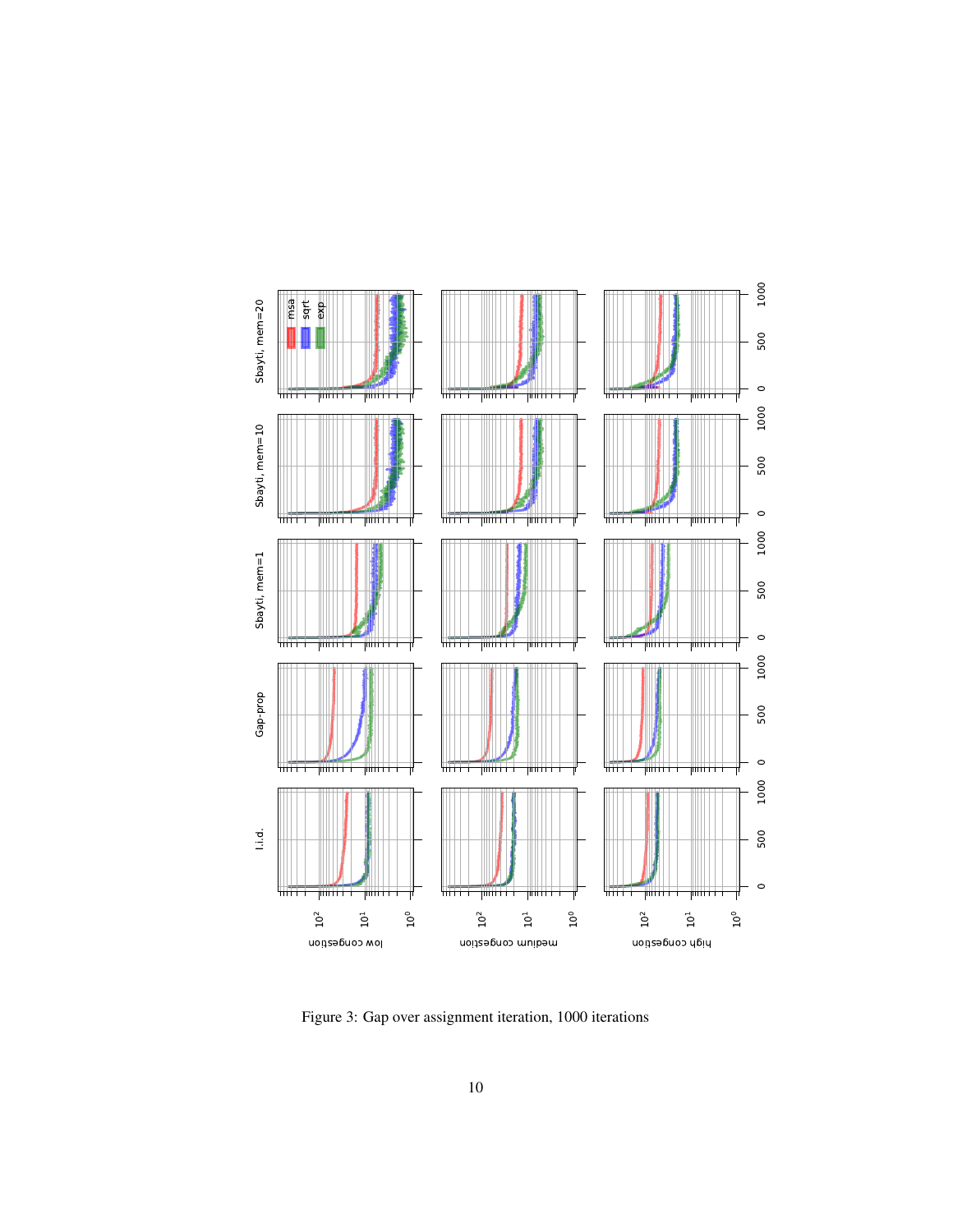gorithmic development. Experimental results indicate the practical relevance of the approach.

#### References

- Ameli, M., Lebacque, J.-P. and Leclercq, L. (2020). Cross-comparison of convergence algorithms to solve trip-based dynamic traffic assignment problems, *Computer-Aided Civil and Infrastructure Engineering* 35(3): 219–240.
- Barcelo, J. (2010). *Fundamentals of Traffic Simulation*, Springer.
- Ben-Akiva, M. and Lerman, S. (1985). *Discrete Choice Analysis*, MIT Press series in transportation studies, The MIT Press.
- Blum, J. R. (1954). Multidimensional stochastic approximation methods, *Ann. Math. Statist.* 25(4): 737–744.
- Cascetta, E. (1989). A stochastic process approach to the analysis of temporal dynam-ics in transportation networks, *Transportation Research Part B* 23(1): 1–17.
- Farooq, B., Bierlaire, M., Hurtubia, R. and Flötteröd, G. (2013). Simulation based population synthesis, *Transportation Research Part B: Methodological* 58(C): 243– 263.
- Friesz, T. L., Han, K. and Bagherzadeh, A. (2021). Convergence of fixed-point algo- rithms for elastic demand dynamic user equilibrium, *Transportation Research Part B: Methodological* 150: 336–352.
- Han, K., Eve, G. and Friesz, T. L. (2019). Computing dynamic user equilibria on large- scale networks with software implementation, *Networks and Spatial Economics*  $269 - 19(3)$ : 869–902.
- Himpe, W. and Tampère, C. (2016). A dynamic user equilibrium algorithm that ex- ploits warm starting capabilities of the iterative link transmission model, *Interna-tional Symposium on Dynamic Traffic Assignment, Sydney, Australia*.
- Levin, M., Pool, M., Owens, T., Juri, N. and Waller, S. (2015). Improving the conver- gence of simulation-based dynamic traffic assignment methodologies, *Networks and Spatial Economics* 15(3): 655–676.
- Liu, H., He, X. and He, B. (2007). Method of successive weighted averages (MSWA) and self-regulated averaging schemes for solving stochastic user equilibrium prob-lem, *Networks and Spatial Economics* 9: 485–503.
- Lu, C.-C., Mahmassani, H. S. and Zhou, X. (2009). Equivalent gap function-based reformulation and solution algorithm for the dynamic user equilibrium problem, *Transportation Research Part B* 43: 345–364.